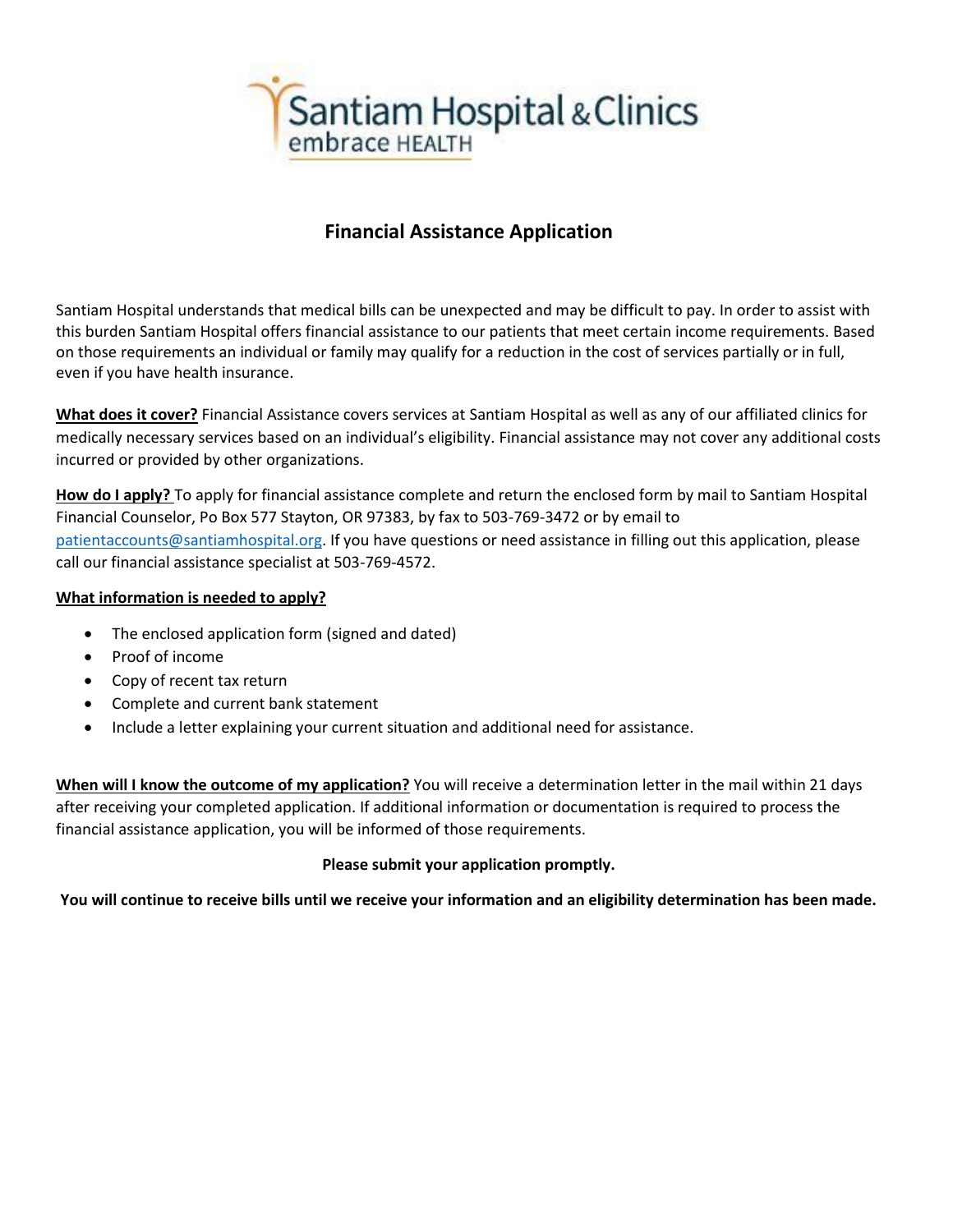

## **Charity Care/Financial Assistance Application Form – confidential**

*Please fill out all information completely. If it does not apply, write "NA." Attach additional pages if needed.*

**SCREENING INFORMATION**

Do you need an interpreter? **□ Yes □ No** *If Yes, list preferred language:*

Has the patient applied for Medicaid? **□ Yes □ No**

Does the patient receive state public services such as TANF, Basic Food, or WIC? **□ Yes □ No**

Is the patient currently homeless? **□ Yes □ No**

Is the patient's medical care need related to a car accident or work injury? **□ Yes □ No**

Do you have a current primary care physician? □ Yes □ No If yes, who? \_

#### **PLEASE NOTE**

- We cannot guarantee that you will qualify for financial assistance, even if you apply.
- Once you send in your application, we may check all the information and may ask for additional information or proof of income.
- Within 21 calendar days after we receive your completed application and documentation, we will notify you if you qualify for assistance.

|                                                                                                                                                                                                                      |                                  | PATIENT AND APPLICANT INFORMATION |                           |                                           |                   |
|----------------------------------------------------------------------------------------------------------------------------------------------------------------------------------------------------------------------|----------------------------------|-----------------------------------|---------------------------|-------------------------------------------|-------------------|
| Patient first name                                                                                                                                                                                                   |                                  | Patient middle name               |                           | Patient last name                         |                   |
|                                                                                                                                                                                                                      |                                  |                                   |                           |                                           |                   |
| $\square$ Female<br>$\Box$ Male                                                                                                                                                                                      |                                  | <b>Birth Date</b>                 |                           | Patient Social Security Number (optional) |                   |
| $\Box$ Other (may specify $\Box$                                                                                                                                                                                     |                                  |                                   |                           |                                           |                   |
| Person Responsible for Paying Bill                                                                                                                                                                                   |                                  | Relationship to Patient           | <b>Birth Date</b>         | Social Security Number (optional)         |                   |
| <b>Mailing Address</b>                                                                                                                                                                                               |                                  |                                   |                           | Main contact number(s)                    |                   |
|                                                                                                                                                                                                                      |                                  |                                   |                           |                                           |                   |
|                                                                                                                                                                                                                      |                                  |                                   |                           | <b>Email Address:</b>                     |                   |
| City<br><b>State</b>                                                                                                                                                                                                 |                                  | Zip Code                          |                           |                                           |                   |
| Employment status of person responsible for paying bill                                                                                                                                                              |                                  |                                   |                           |                                           |                   |
|                                                                                                                                                                                                                      |                                  |                                   |                           |                                           |                   |
| $\Box$ Self-Employed                                                                                                                                                                                                 | □ Student                        | □ Disabled                        | □ Retired                 | $\Box$ Other (                            |                   |
| <b>FAMILY INFORMATION</b>                                                                                                                                                                                            |                                  |                                   |                           |                                           |                   |
| List family members in your household, including you. "Family" includes people related by birth, marriage, or adoption who live                                                                                      |                                  |                                   |                           |                                           |                   |
| together.                                                                                                                                                                                                            |                                  |                                   |                           |                                           |                   |
| <b>FAMILY SIZE __</b>                                                                                                                                                                                                | Attach additional page if needed |                                   |                           |                                           |                   |
|                                                                                                                                                                                                                      | Date of                          |                                   | If 18 years old or older: | If 18 years old or older:                 | Also applying for |
| Name                                                                                                                                                                                                                 | Birth                            | Relationship to Patient           | Employer(s) name or       | Total gross monthly                       | financial         |
|                                                                                                                                                                                                                      |                                  |                                   | source of income          | income (before taxes):                    | assistance?       |
|                                                                                                                                                                                                                      |                                  |                                   |                           |                                           | Yes / No          |
|                                                                                                                                                                                                                      |                                  |                                   |                           |                                           |                   |
|                                                                                                                                                                                                                      |                                  |                                   |                           |                                           | Yes / No          |
|                                                                                                                                                                                                                      |                                  |                                   |                           |                                           | Yes / No          |
|                                                                                                                                                                                                                      |                                  |                                   |                           |                                           | Yes / No          |
| All adult family members' income must be disclosed. Sources of income include, for example:                                                                                                                          |                                  |                                   |                           |                                           |                   |
| - Wages - Unemployment - Self-employment - Worker's compensation - Disability - SSI - Child/spousal support<br>- Work study programs (students) - Pension - Retirement account distributions - Other (please explain |                                  |                                   |                           |                                           |                   |